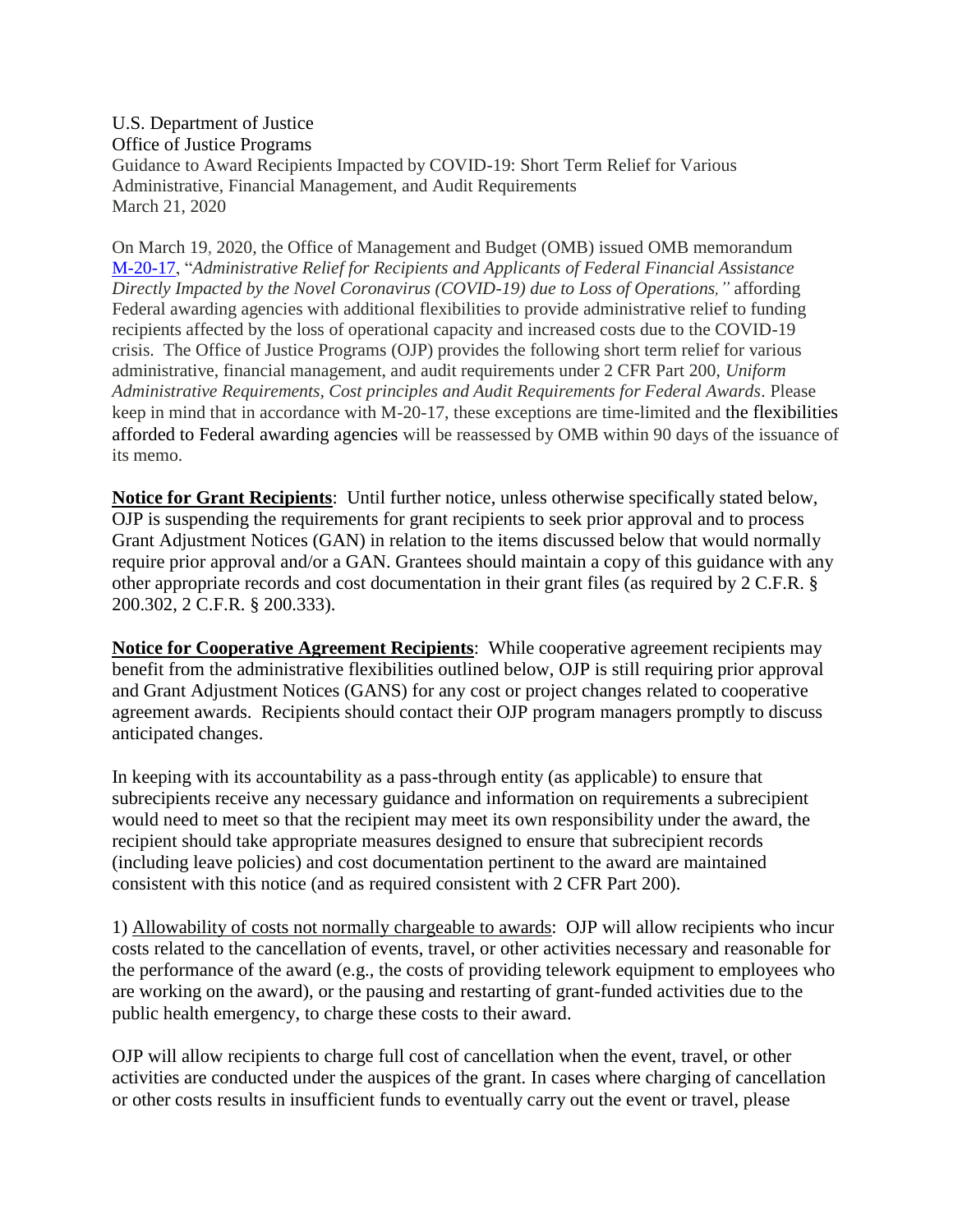contact your grant manager to discuss possible alternatives or changes to the scope of the project, if feasible.

2) Allowability of salaries and other project costs: OJP will allow recipients to continue to charge salaries and benefits to their awards consistent with the recipients' policy of paying salaries and benefits under unexpected or extraordinary circumstances from all funding sources (Federal and non-Federal). As outlined in 2 C.F.R. § 200.431 (a) and (b), benefits may include the costs of leave ("regular compensation paid to employees during periods of authorized absences from the job, such as for annual leave, family-related leave, sick leave … administrative leave, and other similar benefits"), as long as they are provided under written leave policies.

OJP encourages recipients to review and update (if necessary) their written leave policies to address "unexpected or extraordinary circumstances." Recipients are required to maintain copies of the leave policies and cost documentation (as required by 2 C.F.R. § 200.302, 2 C.F.R. § 200.333, and 2 C.F.R. § 431(b)(1)) to substantiate the charging of salaries and benefits during interruption of operations or services.

3) Award extensions: In accordance with the Part 200 Uniform Requirements (2 C.F.R. Part 200, as adopted by DOJ) and consistent with the [DOJ Grants Financial Guide,](https://www.ojp.gov/funding/financialguidedoj/overview) most OJP awards may be eligible for one no-cost extension of up to 12 months. If the grant has previously received a no-cost extension and an additional extension will be requested due to the extenuating circumstances occurring in connection with the public health emergency, refer to the [DOJ Grants](https://www.ojp.gov/funding/financialguidedoj/overview)  [Financial Guide](https://www.ojp.gov/funding/financialguidedoj/overview) for additional information and consult with your grant manager as needed. Requests for no-cost extensions will be processed via a Grant Adjustment Notice (GAN). Please contact your grant manager as soon as practicable to submit your request.

Please note that awards funded by the Office for Victims of Crime (OVC) (or any other OJP bureau/program office) under the provisions of the Victims of Crime Act (VOCA) of 1984, are available during the federal fiscal year of the award, plus the following three fiscal years. OVC and other OJP bureaus/program offices have no discretion to permit extensions of any award's period of performance beyond the statutory period.

4) Closeout extensions: Grantees needing additional time to complete closeout requirements (i.e., submitting final financial, performance, or other reports and deliverables required by the terms of their award) should contact their grant manager before the closeout deadline (90 days after the award end date) to request prior approval of an extension. Please note that the Grants Management System (GMS) will continue to send automatic closeout notifications, which can disregarded.

5) Financial reporting requirements: For grantees unable to meet original due dates, OJP is allowing delayed submission of up to 60 days for Federal Financial Reports for the reporting period January 1 – March 31, 2020. GMS will continue to send automatic delinquency notifications, which can be disregarded. However, grant funds will not be withheld unless the FFR has not been submitted by June 30. Please note that at this time, due dates for reports for the remaining fiscal year are unchanged.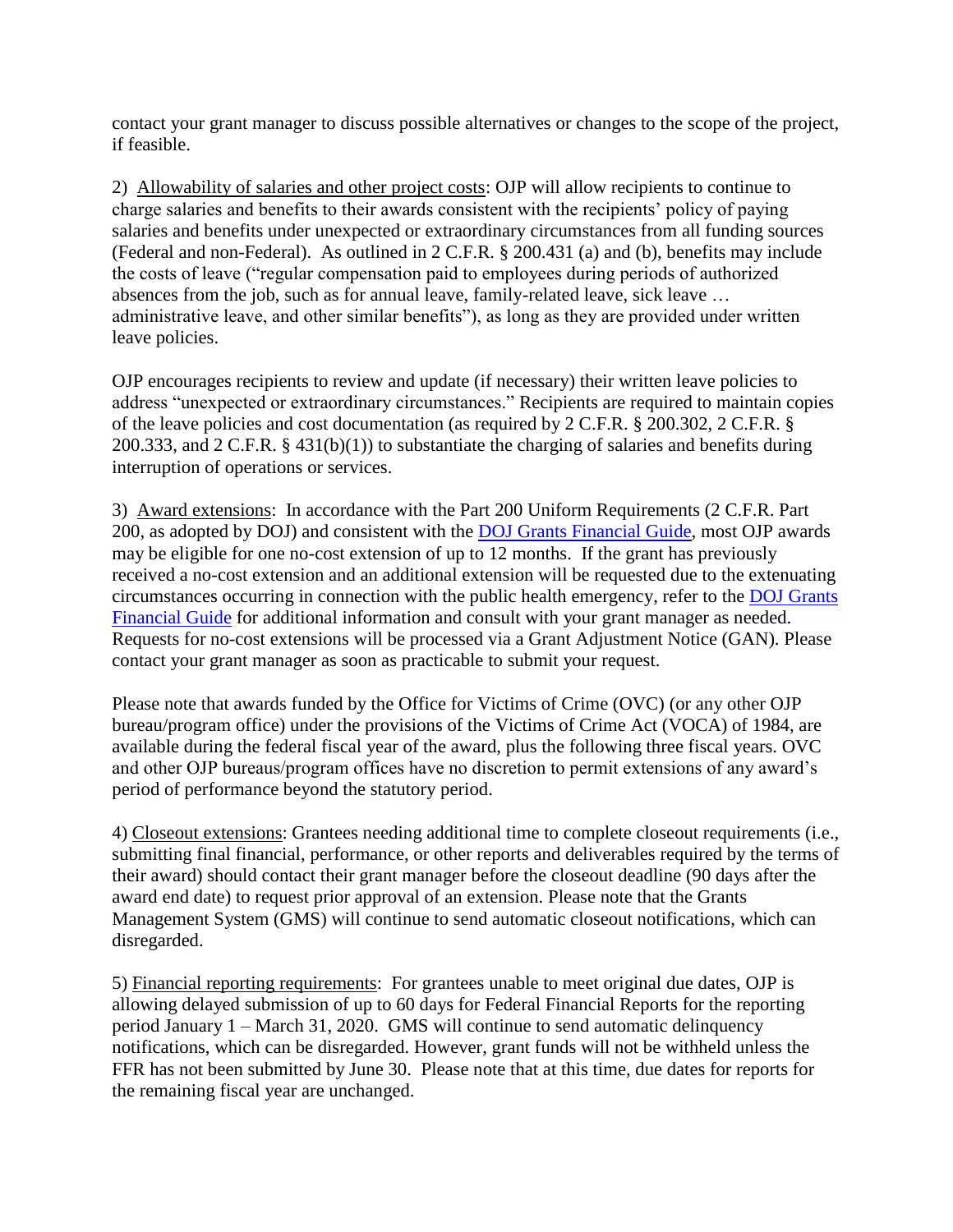| SF-425 Federal Financial Reports-Due Quarterly |                 |          |                  |
|------------------------------------------------|-----------------|----------|------------------|
| <b>Reporting Period</b>                        | Original Due By | Due Date | Delinquent After |
|                                                | Date            | Extended |                  |
| January 1-March 31                             | April 30        | June 30  | June 30          |
| April 1-June 30                                | July 30         | N/A      | July 30          |
| July 1-September 30                            | October 30      | N/A      | October 30       |

6) Grant Payments: The Grants Payment Request System (GPRS) will remain in service to accept and process grant payment requests.

7) Progress reporting and performance measurement reporting: For grantees unable to meet original due dates, OJP is allowing delayed submission of up to 60 days for progress and performance measure reports due in March and April 2020. GMS will continue to send automatic delinquency notifications, which can be disregarded. Please note that at this time, due dates for reports for the remaining fiscal year are unchanged.

8) Programmatic and financial monitoring: Until otherwise notified, all planned on-site monitoring will be conducted as remote monitoring or postponed for a later date. You will be contacted by your OJP grant manager and/or financial staff of OJP's Office of the Chief Financial Officer to make alternative arrangements. If your organization is unable to participate in remote monitoring due to operational limitations, you may request postponement until a later date.

9) OJP-sponsored conferences, events, and other gatherings: For OJP-sponsored conferences, meetings, trainings, and other gatherings that are scheduled in the near term, cooperative agreement recipients should work with their OJP program or grant managers to set up meetings as virtual events or postpone or cancel meetings. For events planned farther out, please work on a case-by-case basis with your grant manager. With prior approval and a Grant Adjustment Notice, OJP will allow cooperative agreement recipients to charge full costs incurred for postponing or cancelling an event, travel, or other activities under the grant. In cases where charging of cancellation or other costs results in insufficient funds to eventually carry out the event or travel, please contact your grant manager to discuss possible alternatives or changes to the scope of the project, if feasible.

10) SAM registration: 60-day extensions to SAM.gov registrations with expiration dates between 3/19/2020 and 5/17/2020 will automatically be initiated. This effort is expected to be completed by 3/28/2020.

11) Single Audit Submission: In cases where OJP serves as the cognizant agency or has oversight for a recipient's audit, it will allow grant recipients that have fiscal year-ends through June 30, 2020 and that have not yet filed their single audits with the Federal Audit Clearinghouse as of March 19, 2020, an extension of six (6) months beyond the normal due date. Please note that recipients taking advantage of this extension would still qualify as a "low-risk auditee" under the criteria of 2 CFR § 200.520 (a)- Criteria for a low-risk auditee.